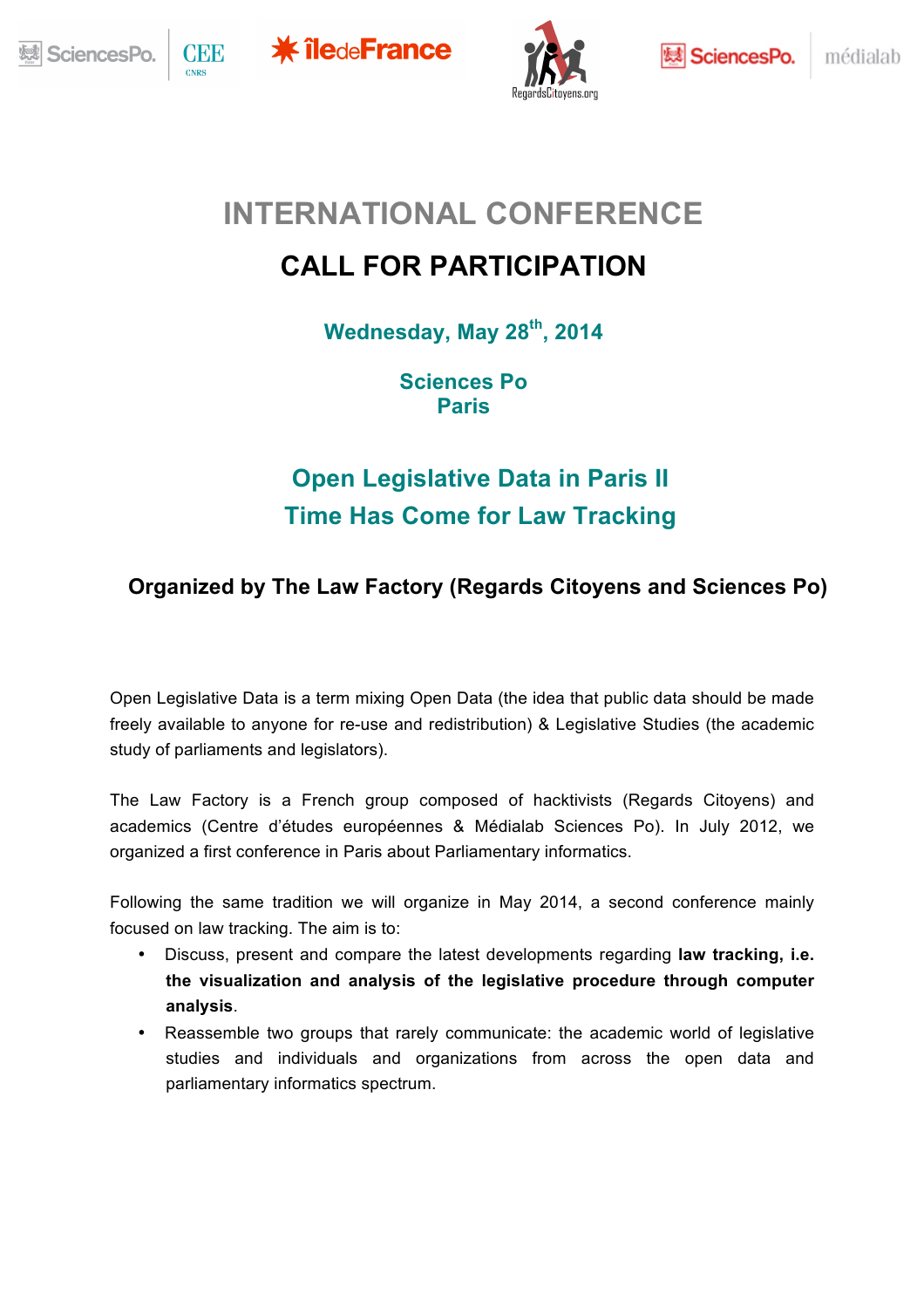#### **Tell me more**

Two years ago, we organized in Paris an international conference, which gathered more than 100 participants from academics and practitioners to activists and technical experts. More about this conference can be found on our website:

http://www.lafabriquedelaloi.fr/conference/follow-up/

The next conference *Open Legislative Data In Paris II* will focus on **process tracking of legislation**. The many changes which affect bills during the parliamentary legislative procedure is still, to a large extent, a black box. We know that things happen in parliaments, that bills are amended and in some cases fully altered, but we still don't know exactly to which extent and why.

Three reasons may explain why the black box is still there. Firstly, the legislative process is complex. Thousands of amendments, several stages of readings (committee & floor) and, in many cases, the shuttle between 2 chambers of the parliament: everything seems to be done to get you lost. Secondly, the data produced throughout the legislative process is hardly accessible: some information is easy to find (like plenary amendments), some is only partially there (like committee debates) and some is just hidden (like lobbies inputs). Finally, process tracking of legislation has not really been, so far, the focus of people interested in parliament's business. Legislative studies scholars have been more interested in studying votes over legislation than actual contents of legislation. Hacktivists have been first and foremost known for monitoring MPs individual activities - such individual focus being not well fitted for understanding law-making, a collective process if there is one.

Few has been done with new technologies to understand how parliaments (re)write bills. There are good reasons to believe that time has come to do so: programmers have now the capacity to deal with gigantic corpora of data, parliaments have been more and more pushed to open their data, parliamentary monitoring websites have prepared citizens to understand and analyze legislative "serious" activities, and, last but not least, assessing the actual role of parliaments in law production is a prerequisite for understanding the quality of any democracy. We know that in modern democracies, law is not fully written in parliament and that the executive branch benefits from privileged tools for initiating (in Europe) or vetoing (in America) legislation. Yet, there is lack of systematic knowledge about what remains to parliaments, in which cases and in which policy fields.

Yes, the time has come to open the black box of parliaments' legislative activities.









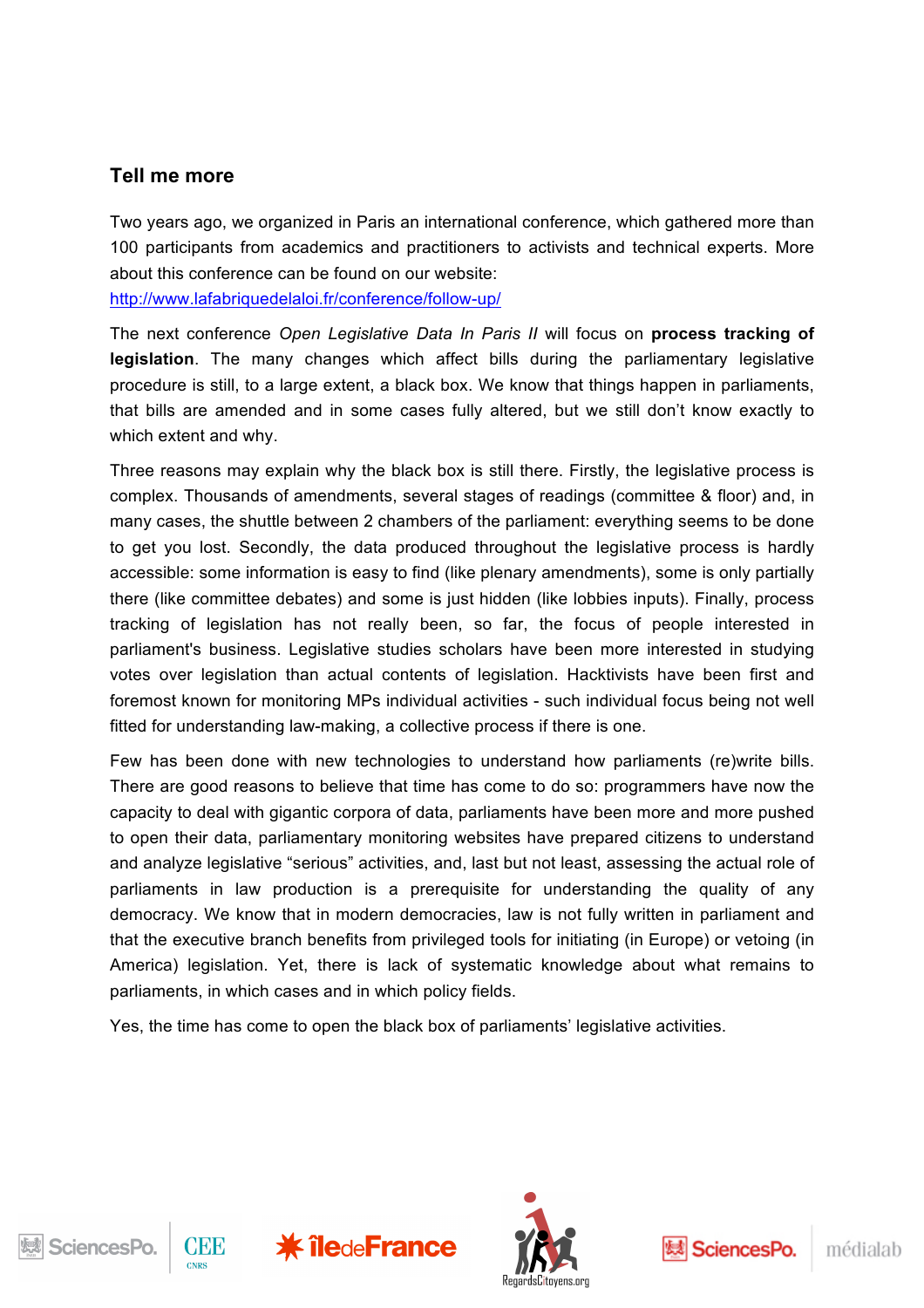### **What kind of topics will be covered?**

We welcome proposals on **any aspects of law tracking in parliaments** linked to the use of computer science, be it in order to present existing projects, to explore new tools, to discuss their effects, to analyze legislatures through open parliamentary data…

Special attention will be given to the following areas:

- *The technical challenges of tracking bills in parliaments.* How do we deal with missing data? Should committees and floor amendments be treated the same? How do we connect the versions of the bills with the mountains of amendments? What should be done with the so numerous failed amendments?
- The esthetical challenges of tracking bills in parliaments. Which kind of visualization is optimal for making sense of a process as manifold as law making? Where should the focus be placed? How can digital design help?
- *The ethical challenges of tracking bills in parliaments.* Does the treatment of big corpora of legislative data really tell us something about the quality of a given democracy? Is it possible, for instance, to specify patterns of lobbying through law tracking?

All the presentations will be held in English

#### **How do I get involved?**

We welcome different kind of presentations from individual or groups, from academics or hacktivists… or both!

#### You can participate in two ways:

- Lightning presentations (5 minutes)
- Talks (10-15 minutes)

You'll find an on-line application form here: http://www.lafabriquedelaloi.fr/submit-a-proposal/

Application must be sent before **March 15th 2014**!

We've also got a dedicated mailing list for discussions around the conference which you can write to: TheLawFactory@ml.regardscitoyens.org. If you'd like to join the discussion, sign up by sending an empty e-mail to TheLawFactory-subscribe@ml.regardscitoyens.org.